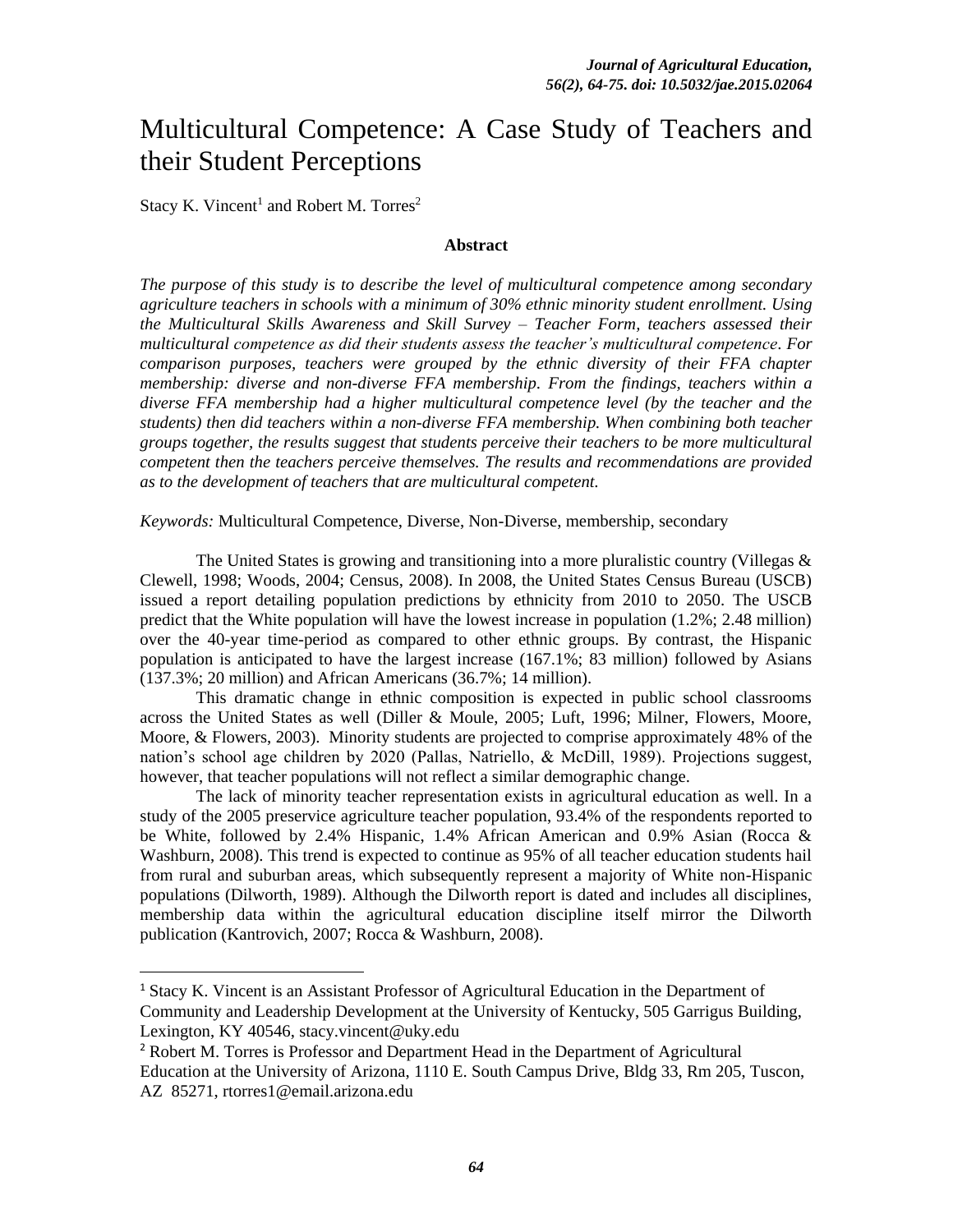As the United States continues to become more diverse, educators will be called on to teach more students from diverse cultures (Diller & Moule, 2005). It is not sufficient to merely expect students to accept the same antiquated models of agricultural education programs or for schools to be able to hire a few ethnically diverse teachers to meet the need (2005). Instead, a change in cultural sensitivity is needed in order to effectively teach ethnically and culturally different students (Banks, 1993). Adoption of the concept of multicultural competence is necessary in order to accomplish the vision of Banks' (1993) and Diller and Moule (2005). Are agriculture teachers in secondary schools culturally sensitive to the needs of their students? Does cultural sensitivity affect the ethnic enrolment in an agriculture program, which inadvertently affects the membership in the local FFA chapter?

## **Theoretical Framework**

To understand a teacher's level of multicultural competence, this study utilized a theory from counseling psychologists called Multicultural Competence. Multicultural Competence is the ability to engage in actions or create conditions that maximize the optimal development of individuals or individual systems (Sue & Sue, 2008). This is developed through an individual's acquisition of awareness, knowledge, and skills needed to function effectively in a pluralistic society; and on an organizational/societal level, advocating effectively developing new theories, practices, policies, and organizational structures that are more responsive to all groups (Sue, 2001).

Banks (1995) explains the importance of education, in the form of the three constructs of multicultural competence. The first construct, awareness, describes ethnic pluralism as a growing societal reality that influences the lives of young people, while the second construct, knowledge, states that in one way or another, individuals receive knowledge or beliefs, sometimes invalid, about ethnic and cultural groups. The final construct, skills, says that beliefs and knowledge about ethnic and cultural groups limit the perspectives of many and make a difference, often a negative one, in the opportunities available to individuals representing different ethnic groups (Banks, 1995).

In order to visually explain the theory of multicultural competence and its effects on an individual/society, Sue, Arrendondo, and McDavis (2002) developed a Tripartite Model of Multicultural Counseling Competencies; but following several issues concerning the incorporation of psychology, Sue (2001) developed the multidimensional Model for Developing Cultural Competence (MDCC). The MDCC consists of three primary dimensions of multicultural competence: specific racial/cultural group perspectives, components of cultural competence, and foci of cultural competence (Figure 1). Each cell in the model represents a combination of the three major dimensions. Dimension one pertains to acknowledgement of race or culture while dimension two is composed of the constructs from the multicultural counseling competencies: knowledge, beliefs, and skills (Sue et al., 1998). The foci of dimension three examine the person versus the organizational systems of analysis. The work on multicultural competence begins, and typically focuses, on the individual level (Sue et al., 1998).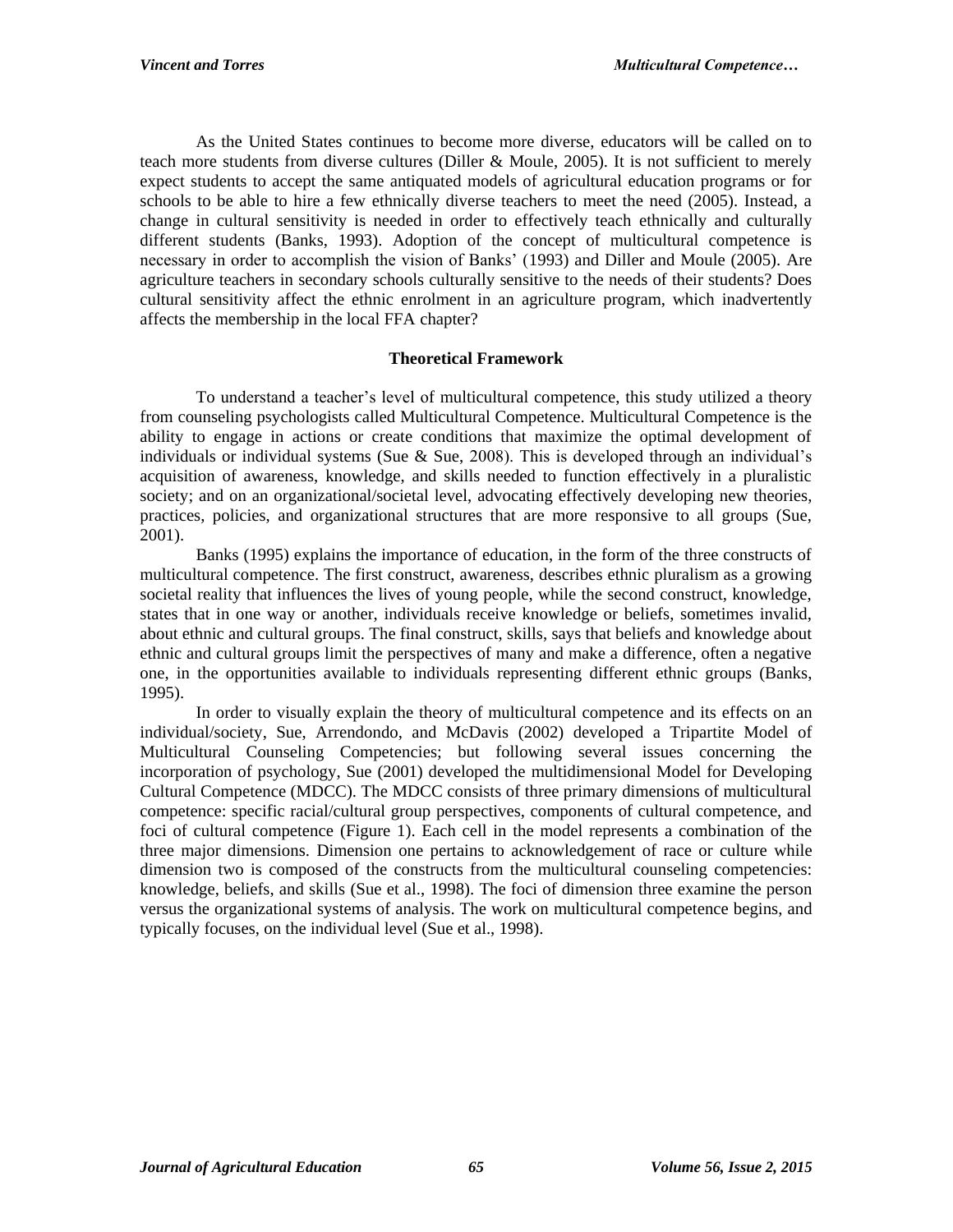

## Figure 1 Multidimensional Model for Developing Cultural Competence (Sue & Sue, 2008)

The work on multicultural competence begins and, typically, focuses on the individual level (Sue et al., 1998). Development of multicultural competence along dimension 3 proceeds in a concerted, hierarchical fashion along four main foci: individual, professional, organizational, and societal levels (Sue, 2001). This study examines the individual and professional foci of dimension 3.

## **Purpose and Research Objectives**

The purpose of this study was two-fold. First, this study sought to describe the constructs of multicultural competence in school-based agriculture teachers and their relationship to the ethnic diversity of local FFA membership in selected high schools. Additionally, this study examined the constructs of multicultural competence in school-based agriculture teachers, as perceived by their students, in relationship to the ethnic diversity of local FFA membership in selected high schools. The following research objectives guided this study.

- 1. Compare the level of multicultural competence held by school-based agriculture teachers by the ethnic diversity of the local FFA membership.
- 2. Compare the level of multicultural competence held by school-based agriculture teachers, as perceived by their students, by the ethnic diversity of the local FFA membership.
- 3. Compare the level of multicultural competence held by school-based agriculture teachers with students' perception of their agriculture teacher.

## **Methods and Procedures**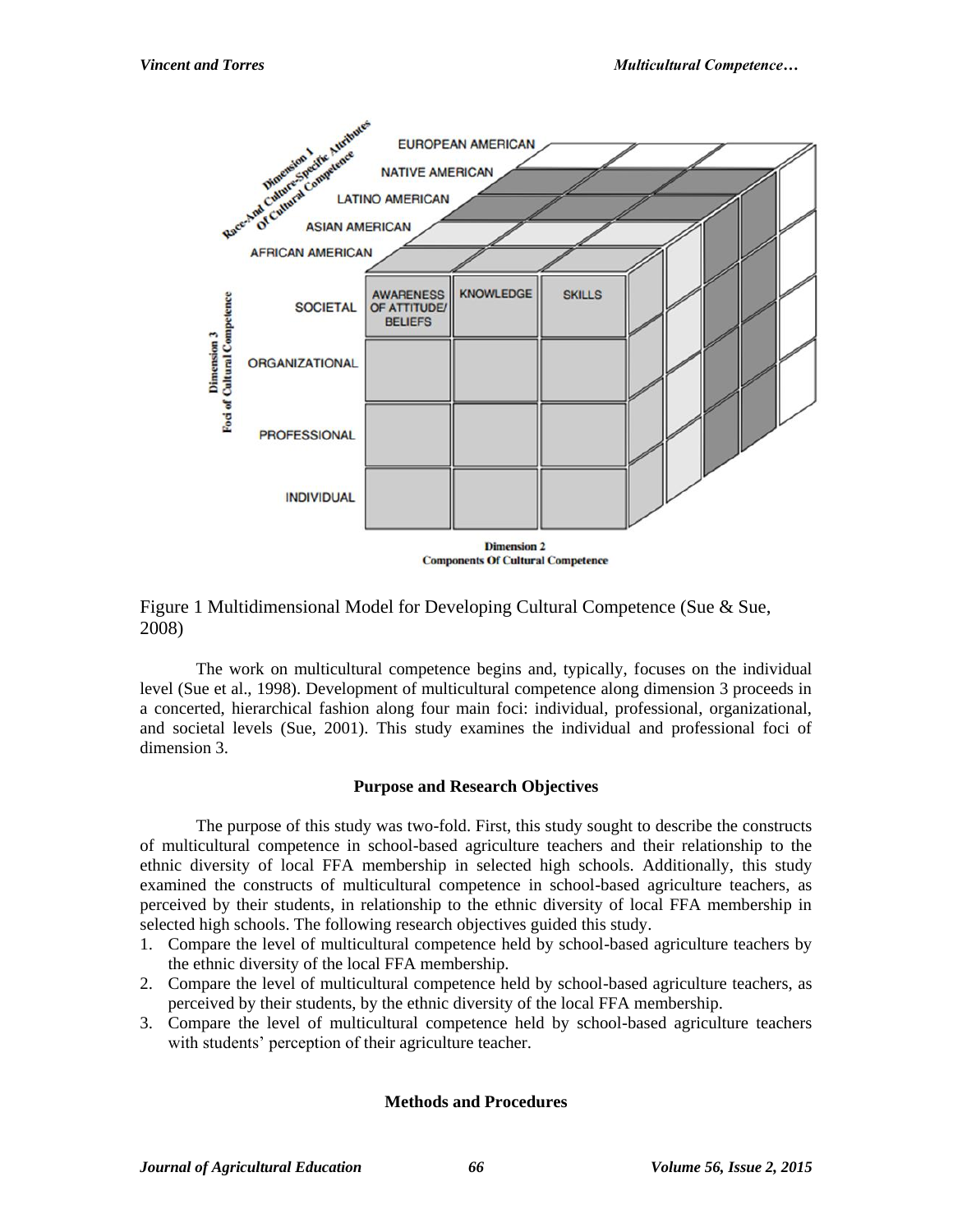The study utilized descriptive, correlational research methods. Descriptive, correlational research is a type of research that consists of "a set of concepts and methods used in organizing, summarizing, tabulating, depicting, and describing collections of data" (Shavelson, 1996, p. 8).

The sample used in this study was school-based agriculture teachers in ethnically diverse schools and students enrolled in the teachers' programs during the 2009 – 2010 academic year. The demographic characteristics of the teachers were White males with at least four years of teaching experience in the selected rural school. The students had each completed a minimum three years under the tutelage of the teacher and were members of the local FFA chapter. The rural schools that each teacher was selected from, as defined by Elder (1992), contained a 30% minimum ethnic minority enrollment (in this case, African American). In order to have a critical mass to create an environment that supports multicultural competence, 30% of the population must be a specific minority (Abreu, Chung, & Atkinson, 2000). By selecting schools with a 30% ethnic minority enrollment, each agriculture program had the potential to have a critical mass representation within their agriculture program and FFA membership. This cannot be assumed among agriculture programs in schools with less than 30% ethnic minority enrollment.

Public school districts along the Mississippi Delta served as the frame for this study ( $N =$ 3,681). The National FFA Organization, the National Center for Educational Statistics, and the Council of Chief State and School Officers assisted in narrowing the frame. Only ten schools (*n* = 10) were purposefully selected to comprise the sample due to criteria determined earlier: the cost of traveling to each school for data collection and the lack of representation of diverse ethnic FFA chapter memberships in the selected states. Once schools were selected, ethnicities in the FFA membership were identified. Half of the teachers and their students were labeled diverse as defined by having a minimum of 30% ethnic diverse membership in FFA and the remaining half of teachers and their students were identified as non-diverse, defined as having less than 30% ethnic diverse membership in FFA. The student demographics represented high school junior and senior students who were completing or had completed three years of agricultural education. The ethnic compositions of the student sample were Black and White.

The Multicultural Awareness-Knowledge-Skills Survey: Teacher Form (MAKSS-T) was developed by D'Andrea, Daniels, and Noonan (1994). The MAKSS-T is a derivative of the Multicultural Awareness-Knowledge-Skills Survey: Counselor Edition (MAKSS-CE) which was designed to evaluate counseling psychologists' effectiveness to counsel patients who were culturally different then themselves (1991). The MAKSS-T is designed to assess the multicultural competence level of teachers who were or would be teaching in a classroom composed of different ethnicities (D'Andrea et al. 2003). The MAKSS-T composed of 37 statements and assesses the three constructs of multicultural competence: awareness, knowledge, and skills. When summated, the three constructs provide a score of an individual's overall level of multicultural competence. The teacher questionnaire asked the teacher to rate their competence level among various statements while the student questionnaire asked the students to rate their teacher's competence level among various statements. Each teacher and student rated the competence score to the various statements on a 4-point Likert scale ranging from "No Competence" to "Excellent Competence".

A panel of experts  $(n = 8)$  consisted of university faculty members representing agricultural education departments and education colleges from four different universities. The committee reviewed the MAKSS-T for face and content validity. A pilot study of the questionnaires was conducted with secondary agriculture teachers  $(n = 32)$  and students  $(n = 21)$ in public school districts in the state of Kentucky. Teachers and students were selected based upon their similarity to the study sample. However, the teachers and students did not reside at a school above a 30% critical mass in ethnic enrollment. Cronbach's Alpha was utilized to describe the reliability of the questionnaire for the teacher version and the student perception version. Results of the Cronbach's Alpha provide the overall teacher version of the MAKSS-T as .89 and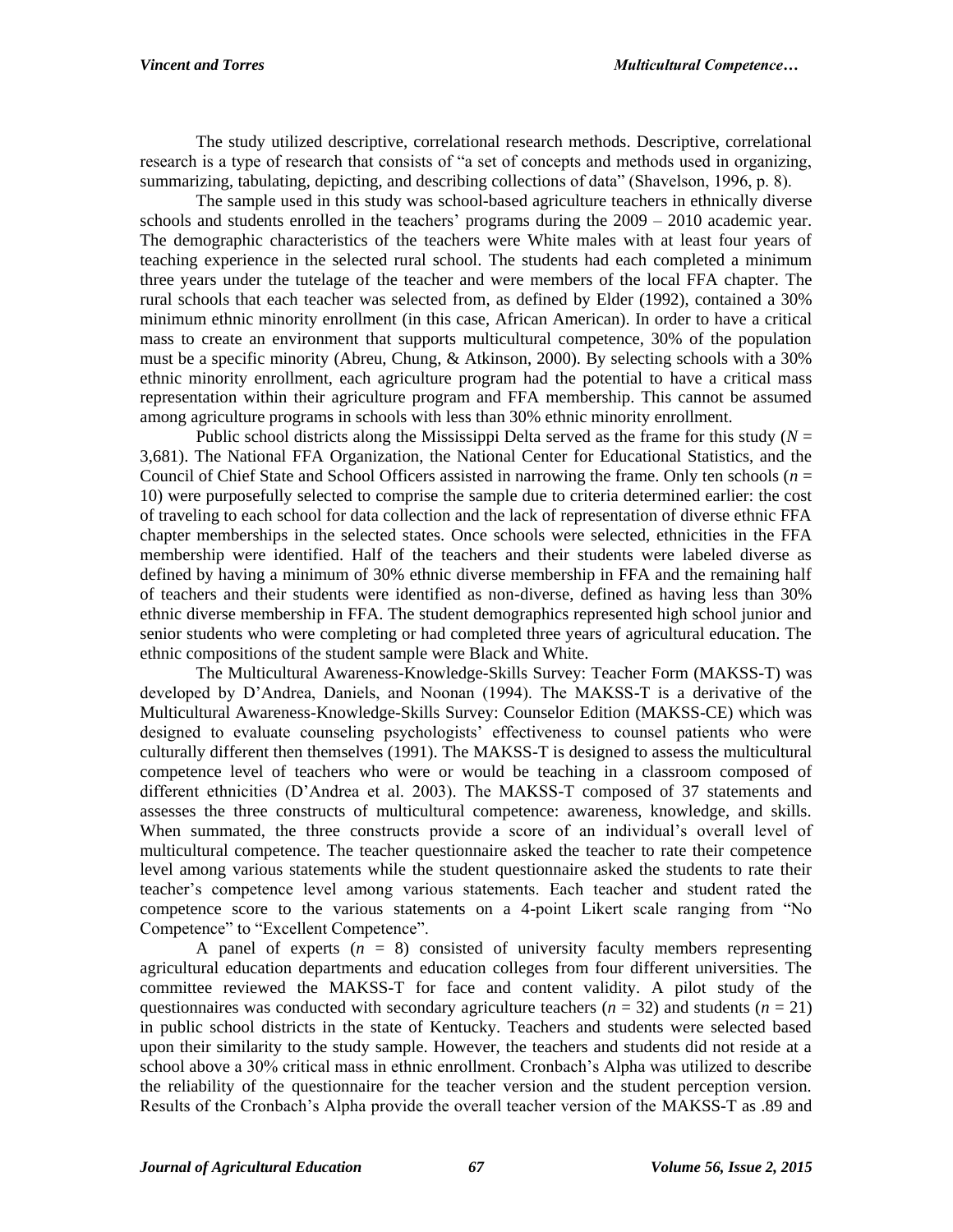the overall student perception version as .88 (Table 1). The overall score and each construct of the teacher and student questionnaire was considered acceptable (Nunnally, 1978).

#### Table 1

*Cronbach's Alpha Reliability Estimates of the Teacher and Student Questionnaire* 

| <b>Questionnaire Section</b> | <b>Teacher Version</b><br>$(n=27)$ | <b>Student Version</b><br>$(n=21)$ |  |
|------------------------------|------------------------------------|------------------------------------|--|
| Constructs                   |                                    |                                    |  |
| Awareness                    | .81                                | .91                                |  |
| Knowledge                    | .92                                | .96                                |  |
| Skill                        | .85                                | .72                                |  |
| Overall                      | .89                                | .88                                |  |

The teachers and students were assessed near the beginning of the calendar year, prior to state accountability testing windows and organized activities related to the student's active youth organization. Data were collected using a simple distribution of the instrument to each teacher and their students of three and four years.

Following the collection period, data were coded and entered into SPSS. Descriptive statistics of central tendency and variability were calculated to summarize the data. For each group comparison, effect size was calculated using Cohen's (1988) *d* and magnitude interpreted by Thalheimer and Cook (2002) as: negligible (*d* < .15), small (*d* < .40), medium (*d* < .75), large  $(d < 1.10)$ , very large  $(d < 1.45)$ , and huge  $(d > 1.45)$ .

#### **Results**

Research objective 1 sought to compare teachers' multicultural competence by ethnic diversity of the local FFA membership. To compare constructs of multicultural competence (awareness, knowledge, skill, and overall), means and standard deviations were provided. Negligible, medium, and large effect sizes were found in the group comparisons.

The results of Table 2 display teachers' multicultural competence by ethnic diversity of the local FFA membership. In each construct of multicultural competence, teachers in a diverse FFA chapter reported a higher mean score. Within each multicultural competence constructs, only the skill construct  $(d = 0.81)$  and the overall multicultural competence  $(d = 0.75)$  displayed a large effect size. The remaining two constructs (awareness and knowledge) presented a medium  $(d =$ 0.73) and negligible  $(d = 0.14)$  effect size (Table 2).

### Table 2

|                        | Diverse<br>$(n=5)$ |      | Non-Diverse<br>$(n=5)$ |      |                |
|------------------------|--------------------|------|------------------------|------|----------------|
| Construct <sup>a</sup> | Mean               | SD.  | Mean                   | SD   | Cohen's $d$    |
| Awareness              | 3.13               | 0.93 | 3.04                   | 0.44 | $0.14^b$       |
| Knowledge              | 3.32               | 0.36 | 3.04                   | 0.49 | $0.73^{\circ}$ |
| Skill                  | 3.06               | 0.28 | 2.79                   | 0.45 | $0.81^d$       |
| Overall                | 3.18               | 0.22 | 2.95                   | 0.43 | $0.75^d$       |

*Teachers' Multicultural Competence by Ethnic Diversity of the Local FFA Membership*

<sup>a</sup>Scale based on:  $1 = \text{None}$ ;  $2 = \text{Limited}$ ;  $3 = \text{Good}$ ;  $4 = \text{Excellent}$ ; Thalheimer & Cook's (2002) descriptors for describing Cohen's  $d$ :  $\phi$  = negligible;  $\phi$  = medium;  $\phi$  = large;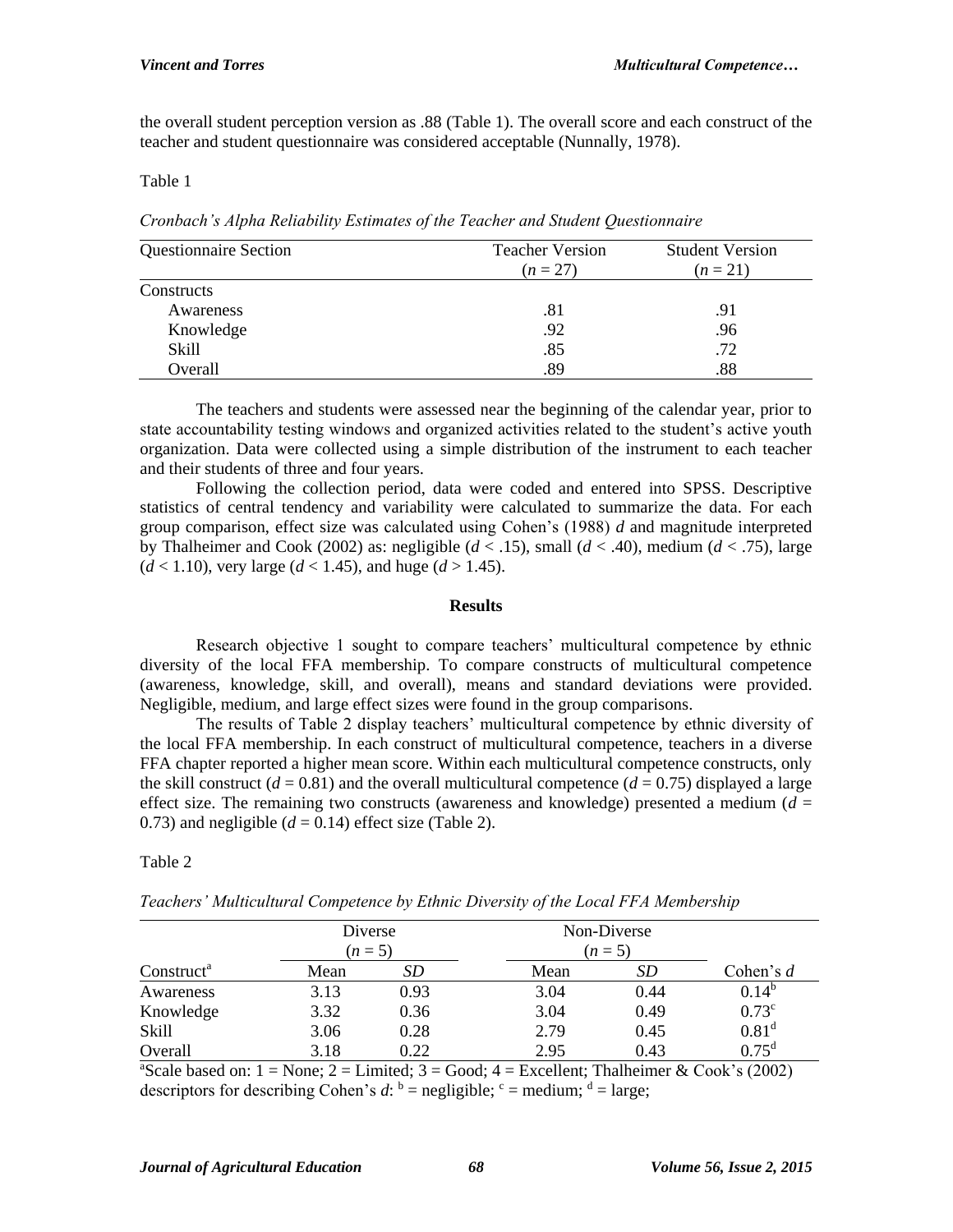Objective 2 sought to compare the teachers' multicultural competence, as perceived by their students, by the ethnic diversity of the local FFA membership. To compare the constructs of multicultural competence (awareness, knowledge, skill, and overall), means and standard deviations were provided. Small and medium effect sizes were found in the group comparisons.

The results of research objective 2 are displayed in Table 3. Students within diverse FFA chapters perceived their teacher to have a higher level of multicultural competence than students in non-diverse FFA chapters perceived their teacher. When comparing the teacher groups, awareness  $(d = 0.51)$  displayed a medium effect size. Students' perception of their teacher's Knowledge ( $d = 0.20$ ), Skill ( $d = 0.26$ ), and overall multicultural competence ( $d = 0.37$ ) displayed a small effect size.

## Table 3

|                | Students' Perception of Teacher's Multicultural Competence by Ethnic Diversity of the Local |  |  |
|----------------|---------------------------------------------------------------------------------------------|--|--|
| FFA Membership |                                                                                             |  |  |

|                        | Diverse<br>$(n = 81)$ |      | Non-Diverse<br>$(n = 55)$ |           |                   |
|------------------------|-----------------------|------|---------------------------|-----------|-------------------|
| Construct <sup>a</sup> | Mean                  | SD   | Mean                      | <i>SD</i> | Cohen's d         |
| Awareness              | 3.17                  | 0.49 | 2.90                      | 0.59      | 0.51 <sup>c</sup> |
| Knowledge              | 3.31                  | 0.70 | 3.20                      | 0.45      | 0.20 <sup>b</sup> |
| Skill                  | 3.25                  | 0.60 | 3.08                      | 0.74      | $0.26^{\rm b}$    |
| Overall                | 3.25                  | 0.52 | 3.06                      | 0.52      | 0.37 <sup>b</sup> |

<sup>a</sup>Scale based on:  $1 = \text{None: } 2 = \text{Limited: } 3 = \text{Good: } 4 = \text{Excellent: } \text{Tableimer} \& \text{ Cook's (2002)}$ descriptors for describing relative size of Cohen's  $d$ :  $\phi$  = small;  $\phi$  = medium;

Research objective 3 compares agriculture teacher groups and the students' perception by multicultural competence (awareness, knowledge, skill, and overall). To compare the constructs of multicultural competence (awareness, knowledge, skill, and overall) means and standard deviations were provided. Negligible, small, and medium effect sizes were found (Table 4).

A medium effect size  $(d = 0.41)$  was exhibited between the teachers' and the students' perceived teacher's skill exhibited (see Table 4). A small effect size was observed in the overall multicultural competence rating ( $d = 0.22$ ). Both, knowledge ( $d = 0.13$ ) and awareness ( $d = 0.06$ ) constructs displayed a negligible effect size.

### Table 4

|                        |      | Teacher $(n = 10)$ |  | Student ( $n = 136$ ) |      |                |
|------------------------|------|--------------------|--|-----------------------|------|----------------|
| Construct <sup>a</sup> | Mean | SD                 |  | Mean                  | SD   | Cohen's $d$    |
| Awareness              | 3.09 | 0.31               |  | 3.06                  | 0.55 | $0.06^{\circ}$ |
| Knowledge              | 3.19 | 0.44               |  | 3.27                  | 0.61 | $0.13^{b}$     |
| Skill                  | 2.92 | 0.38               |  | 3.18                  | 0.66 | $0.41^d$       |
| Overall                | 3.06 | 0.12               |  | 3.17                  | 0.53 | $0.22^{\circ}$ |

*Comparison of Teacher Multicultural Competence and Students' Perceived Rating*

<sup>a</sup>Scale based on:  $1 = \text{None}$ ;  $2 = \text{Limit}$ ;  $3 = \text{Good}$ ;  $4 = \text{Excellent}$ ; Thalheimer & Cook's (2002) descriptors for describing relative size of Cohen's  $d$ :  $\phi$  = negligible;  $\phi$  = small;  $\phi$  = medium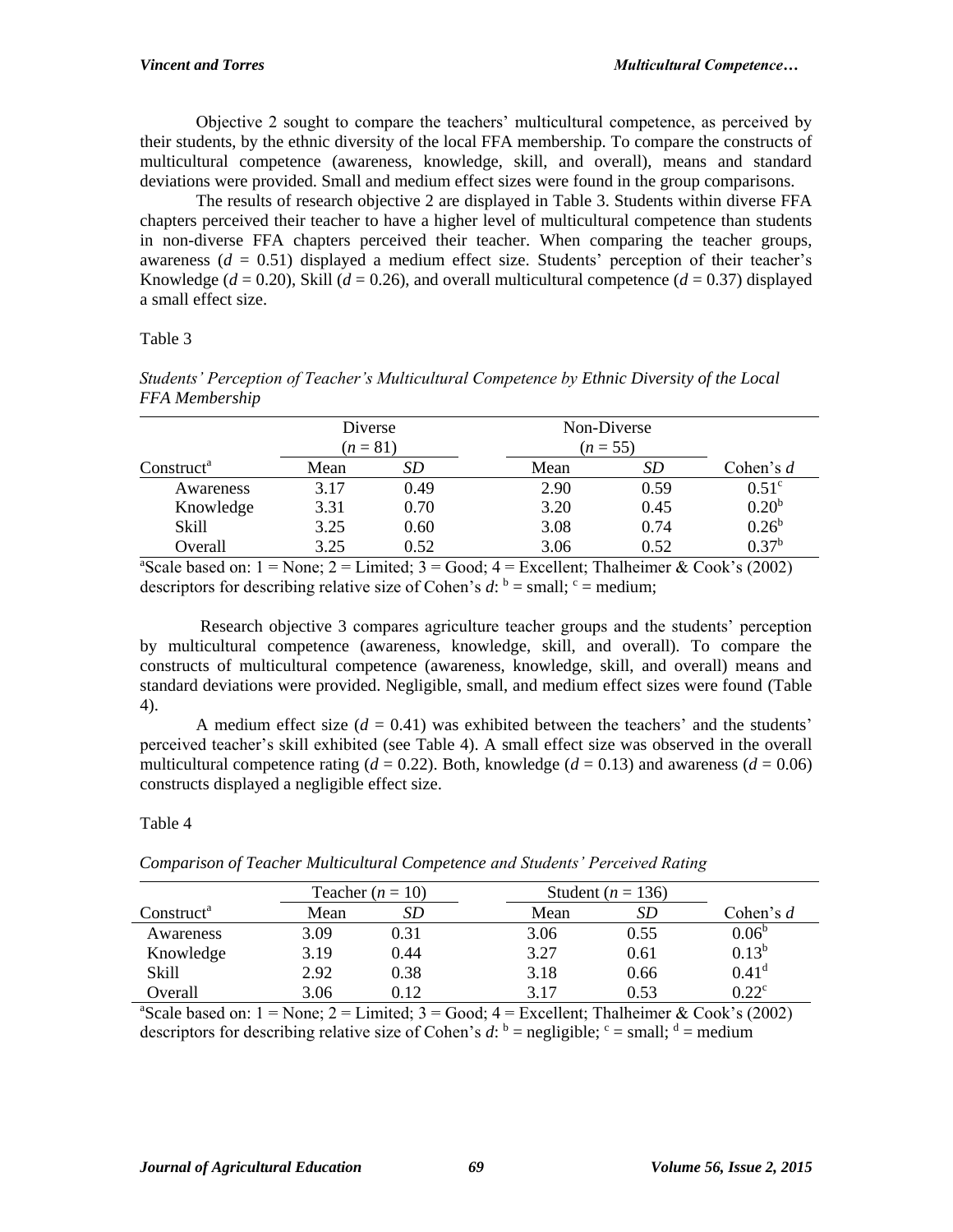## **Conclusions, Implications and Recommendations**

Due to the nature and complexity of this study, the findings, conclusions, and recommendations are limited among schools and secondary agriculture programs of similar demographics: rural schools, with a minimum 30% African American enrollment, that contain a White male secondary agriculture teacher (Duncan, 2008). From the findings, it is concluded that agriculture teachers within a diverse FFA chapter membership setting expressed a greater sense of multicultural competence than did their counterparts. This finding supports Milner et al. (2000) who found characteristics of multicultural competence existing among teachers who surround themselves with culturally different students. In this study, each teacher taught at an ethnically diverse high school. However, ethnically diverse students are enrolled in diverse FFA chapters. Therefore, it can be implied that teachers in diverse FFA chapters are more aware, knowledgeable, and have more skill with relating to students of different cultures. It is recommended that agriculture teacher educators prepare students to become multicultural competent. This does not occur in the presence of a single course in multicultural education (Ford, 1992). Rather, agriculture teacher educators must incorporate multicultural practices throughout undergraduate and graduate courses. Multicultural practices could include, but are not limited to, exploration of beliefs and biases toward groups who are culturally different from the student, journaling, creative projects, philosophical statements, immersion activities, and student interviews.

Additionally, it is concluded that agriculture teachers within diverse FFA chapters have a higher multicultural knowledge score than teachers in non-diverse FFA chapters. According to Milner et al. (2000), teachers with increased knowledge extend themselves beyond the realm of classroom instruction. Therefore, it is implied that teachers in a diverse FFA chapter extend beyond the classroom and into extracurricular school and community events that represent diverse ethnic cultures. Further research is recommended to differentiate the school and community involvement of teachers in diverse and non-diverse FFA chapters.

Another recommendation is that agriculture teachers strive to recruit students that mirror the ethnic cultures represented in the community and school. The recruitment of students from diverse ethnic cultures can be obtained through engagement in community activities such as churches, festivities, and events that involve the cultures of the school. Furthermore, teachers must seek after and meet with students that are culturally different from themselves. The interaction must provide students with assurance of positive experiences and minimize negative perceptions.

Teachers within diverse FFA chapters had a higher skill rating than teachers within nondiverse FFA chapters. In other words, the conclusion suggests that when confronted with classroom issues among students who are culturally different then themselves, teachers in diverse FFA chapters have more confidence. This conclusion is consistent with D'Andrea et al. (2003). In their study, D'Andrea et al. found that teachers with a higher skill in multicultural competence were better able to relate to and manage students of cultures different from the teacher. It is implied that teachers within diverse FFA chapters can relate with and manage ethnically diverse classrooms better than teachers within non-diverse FFA chapters. D'Andrea et al. (1991) suggest that increased multicultural competence comes with practice. Therefore, it is recommended that agriculture teacher educators provide preservice teachers with immersion exercises and clinical hours in ethnically diverse classrooms. Agriculture teacher educators should educate and find approaches that raise secondary agriculture teachers' multicultural competence. Collaboration is recommended between agriculture teacher educators and faculty in the field of multicultural education to restructure undergraduate courses to include lessons and assignments that further develop multicultural competence in students. In addition, it is recommended that these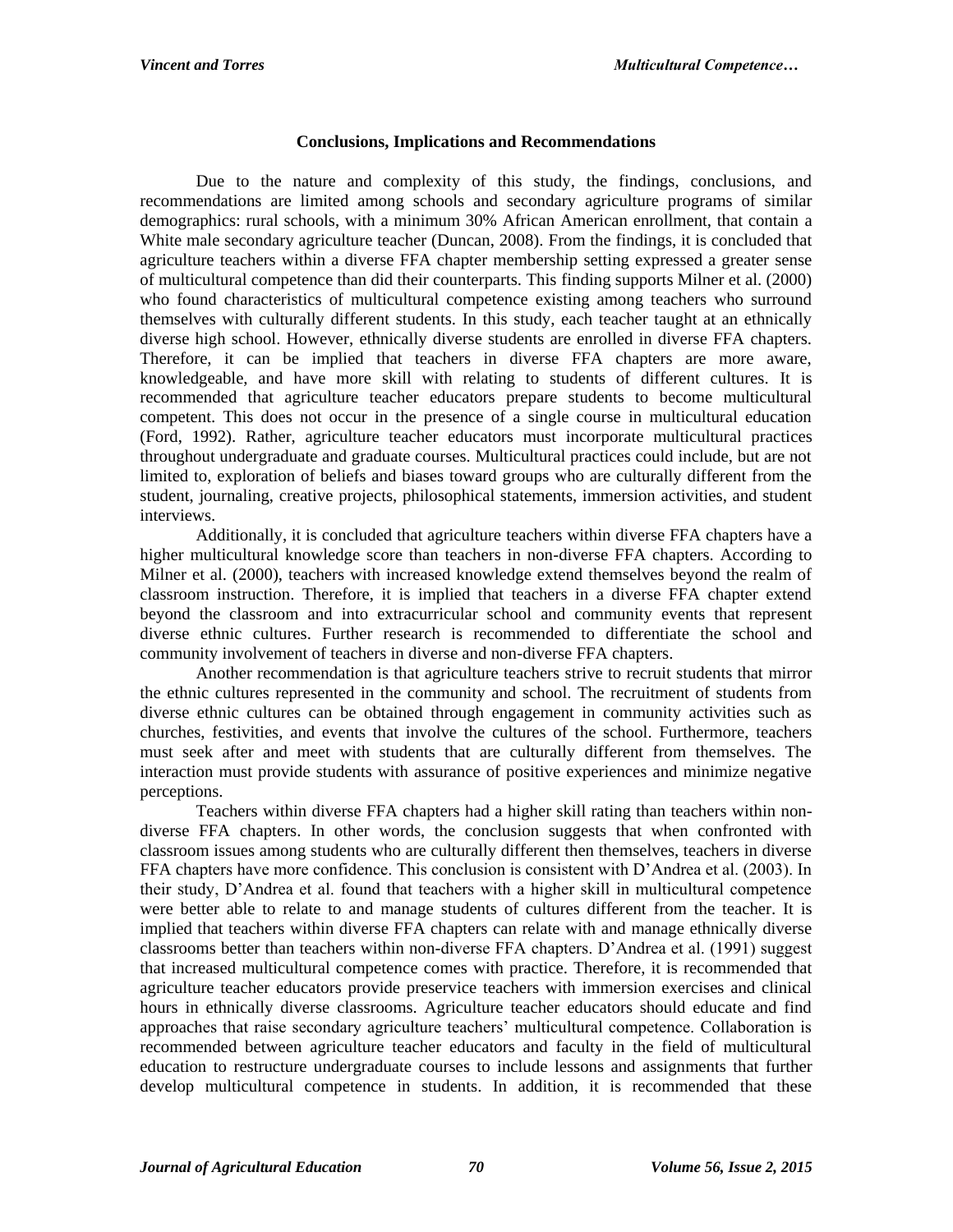collaborations extend into research that describe, explain, and predict effective multicultural competent strategies in school-based agricultural education.

Based upon the demographics of each selected school, the primary ethnic minority examined in this study was African American. However, the multidimensional model for Developing Cultural Competence (MDCC) entails ethnicities besides African American. Therefore, assessment of multicultural competence toward students of all races and cultures is necessary. Other races modeled in the MDCC include Latino American, Asian American, Native American, and European American students.

Multicultural competence does not end with ethnicity. Sue's (2001) model is a reflection of race or culture and a secondary school is a complex assortment of cultures and cultural bias (Bennett, 2001; Crawley & Ritsema 2006; and Kinney 1999). It is recommended that future research examine other student populations that may not feel welcome within the doors of agriculture classrooms (Eckert, 1989; Kinney, 1993; Wilkins, 2008). The need to explore stereotypes beyond ethnicity, for instance social identity (Perry, 2002) is crucial in the development of a multicultural agricultural education classroom.

The findings from the students' perception suggest that students can identify a teacher who is and is not multicultural competent. This conclusion supports findings from Constantine (2002) regarding clients' perceptions of their counselors. In Constantine's study, clients were able to identify counselors who were multicultural competent. Perhaps students identify multicultural competence through interactions with other teachers in the school and by observing differences between teachers who are and are not multicultural competent. It could be that multicultural competent teachers exhibit knowledge, awareness, and skill in their classroom instruction, resulting in an inviting classroom environment for all students. Therefore, it is recommended that teacher organizations, such as National Education Association, Association for Career and Technical Education, and National Association of Agricultural Educators, inquire about students' perceived strategies used by teachers deemed multicultural competent. Furthermore, these organizations are encouraged to provide opportunities for students to recognize teachers for their ability to teach students who are culturally different then themselves. Additionally the National FFA Organization should reinstate the H. O. Sargent award to students and teachers who exhibit multicultural competence.

Students perceive their teacher's multicultural competence from observations in the classroom. This is a reflection of the teacher as a professional. Because Dimension 3 of the MDCC (Sue, 2001) is hierarchical, it can be concluded that a multicultural competent professional is also a multicultural competent individual (Sue, 1998). Thus, concluding that students in diverse FFA chapters perceive their teacher to be a multicultural competent individual and professional.

African American students represented the largest ethnic minority sample in this study. According to Brooks (2006), cultural differences exhibited by African Americans occur every day during cultural practices, family activities, community events, and religious ceremonies. Based upon the findings, it is concluded that African American students identified multicultural competence in the teachers in diverse FFA chapters. It is posited that these teachers are immersing themselves in activities similar to the Brooks' (2006) study, resulting in an ethnically diverse classroom and FFA chapter. As a result of the implication, recommendations are provided for immersing teachers into cultures different from their norm. Teachers should be expected to obtain a set number of after school hours in student activities beyond their discipline area and serve on organizations and attend community events that encompass student ethnicities different from themselves in order to assist in developing global mindsets in the young adults. In addition, research should examine activities that teachers in diverse FFA chapters immerse themselves in that would deem them multicultural competent.

Based upon the findings in research objective 3, it is concluded that for multicultural awareness and knowledge the teachers' rating reflects the students' perception of their teacher.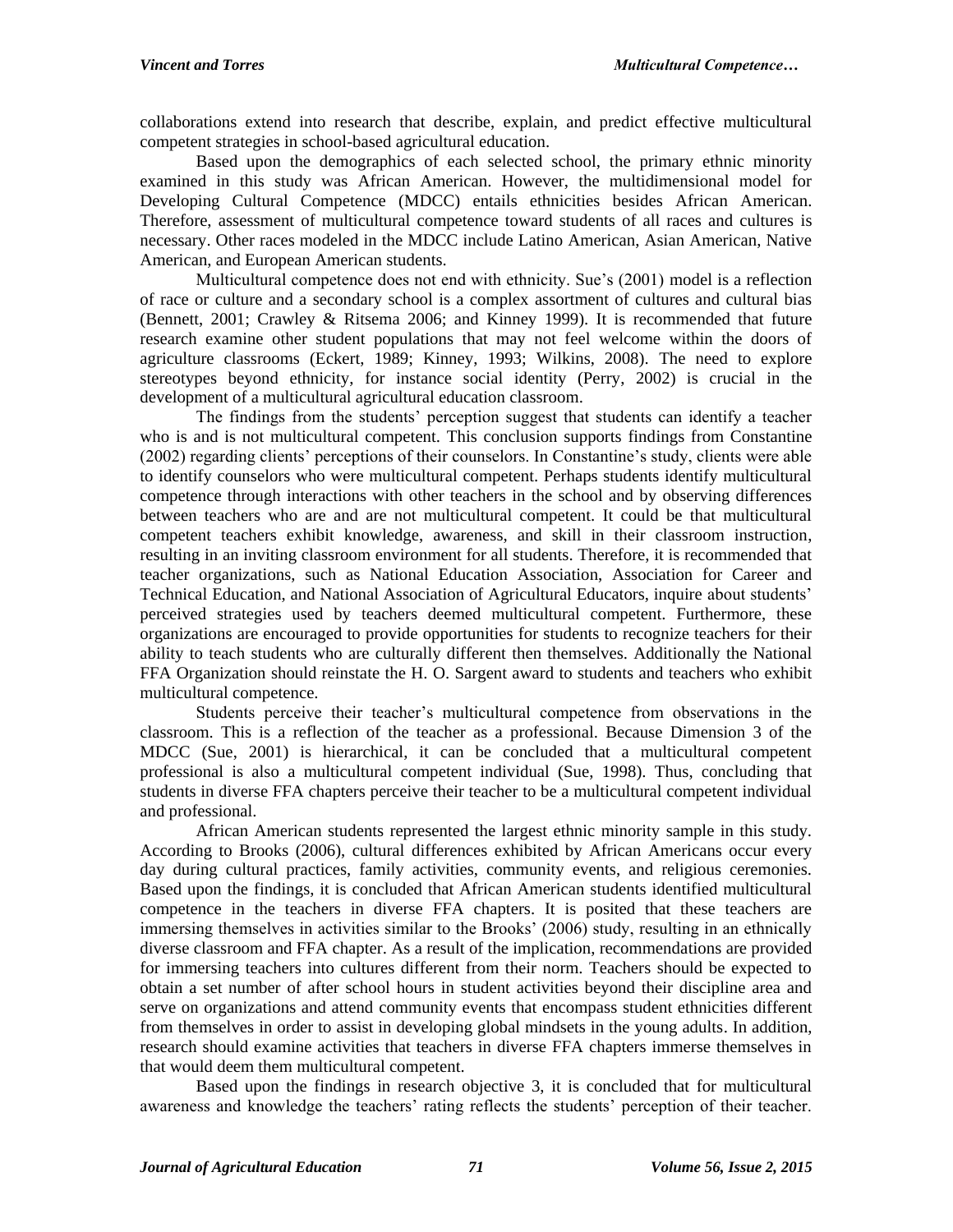This implies that selected agriculture teachers' awareness and knowledge in multicultural competence is showcased during their interaction with students. Teachers should strive to increase their students' perception of their multicultural competence. Suggestions for improving a school-based agriculture teachers' awareness and knowledge are to learn as much as possible about the cultural backgrounds of each student through student interviews and SAE visits and pronounce student names correctly and understand the interpretive meaning of name. In order to enhance a student's self-image and motivation, it is imperative that teachers encourage cultural pride and identity. In addition, the teacher should work closely with school counselors to better understand their students' backgrounds and learning capabilities. Altogether these assist in developing the teachers' multicultural awareness and knowledge.

Another conclusion from the findings is that students perceive their teachers' multicultural competence to be higher than the teachers self-rating. It is posited that the teachers have established a developed trust and respect from their completer/concentrator students, resulting in a higher student perception then teacher rating. It is recommended that secondary agriculture teachers utilize the students' higher perception for recruiting ethnically diverse students, developing a pluralistic FFA chapter, and ending racial prejudices that may exist.

Additional research is needed to determine if a significant difference exists among students and teachers in diverse and non-diverse FFA chapters. Inferential statistics could not be used because the sample size of teachers  $(n = 10)$  and students  $(n = 135)$  were small and not proportional. Furthermore, additional research investigating agriculture teachers multicultural competence as perceived by students not enrolled in secondary agricultural education is recommended. The study recommended provides an understanding of ethnic minority students' perception of the agriculture teacher.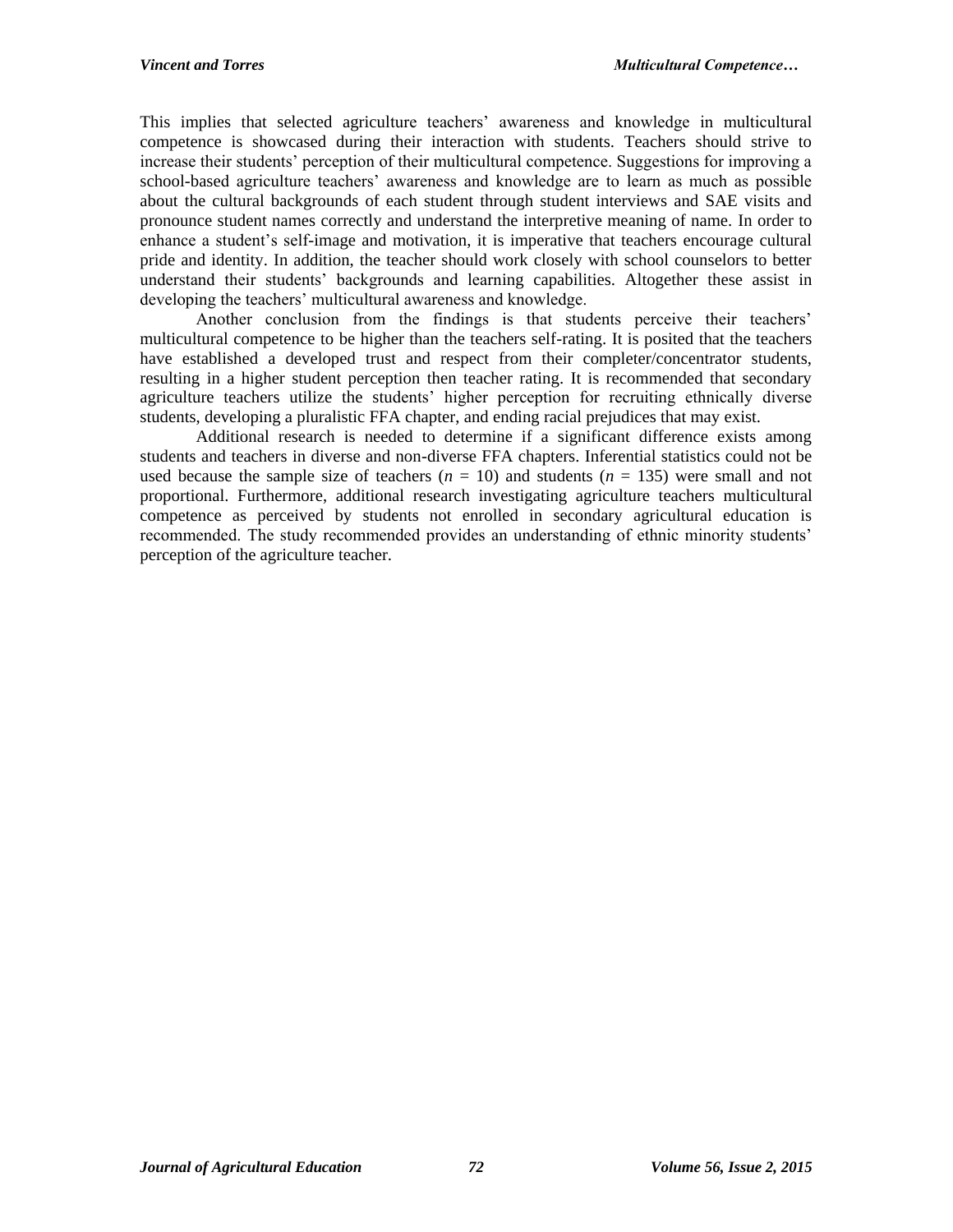#### **References**

- Abreu, J. M., Chung, R. H. G., & Atkinson, D. R. (2000). Multicultural counseling training: Past, present, and future direction. *The Counseling Psychologist, 28*(5), 641-656. doi: 10.1177/0011000000285003
- Banks, J. A. (1993). Multicultural education: Historical development, dimensions, and practice*. Review of Research in Education, 19*, 3-49.
- Banks, J. A. (1995). Multicultural Education: Historical Development, Dimensions, and Practice. In J. A. Banks & C. A. M. Banks (Eds.). *Handbook of Research on Multicultural Education* (pp. 3-24). New York: Macmillan.
- Bennett, C. (2001). Genres of research in multicultural education. *Review of Educational Research, 71*(2), 171-217.
- Brooks, W. (2006). Reading representations of themselves: Urban youth use culture and African American textual features to develop literary understandings. *Reading Research Quarterly, 1*(3), 372–392. doi: 10.1598/RRQ.41.3.4
- Bruner, J. S., & Tagiuri, R. (1954). The perception of people. In G. Lindsey (Ed.), *Handbook of Social Psychology,2nd Edition.* Cambridge, MA: Addison Wesley.
- Constantine, M. G. (2002). Predictors of satisfaction with counseling: Racial and ethnic minority clients' attitudes toward counseling and ratings of their counselors' general and multicultural counseling competence. *Journal of Counseling Psychology. 49*(2), 255-263. doi: 10.1037/0022-0167.49.2.255
- Cohen, J. (1988). *Statistical power analysis for the behavioral sciences* (2<sup>nd</sup> Ed.). Hillsdale, NJ: Erlbaum.
- Crawley, W., & Ritsema, J. (2006). Strategies in developing the student self: The production and maintenance of collective identities in a Midwest school setting. *Journal of Knowledge and Bet Practices in Juvenile Justice and Psychology, 1*(1), 25-34.
- D'Andrea, M., Daniels, J., & Heck, R. (1991). Evaluating the impact of counseling training. *Journal of Counseling & Development, 70*, 143-151.
- D'Andrea, M., Daniels, J., & Noonan, M. J., (1994). *The multicultural awareness,knowledge, and skills survey-Teachers form (MAKSS-Form T).* Honolulu, HI: University of Hawaii, College of Education.
- D'Andrea, M., Daniels, J., & Noonan, M.J., (2003). New developments in the assessment of multicultural competence: The multicultural awareness-knowledge-skills survey– Teachers form. In D.B. Pope-Davis, et al. (Ed.), *Handbook of multicultural competencies: In counseling & psychology* (154-167). Thousand Oaks, CA: Sage Publications.
- Diller, J., & Moule, J. (2005). *Cultural competence: A primer for educators.* Belmont, CA: Thomson Wadsworth.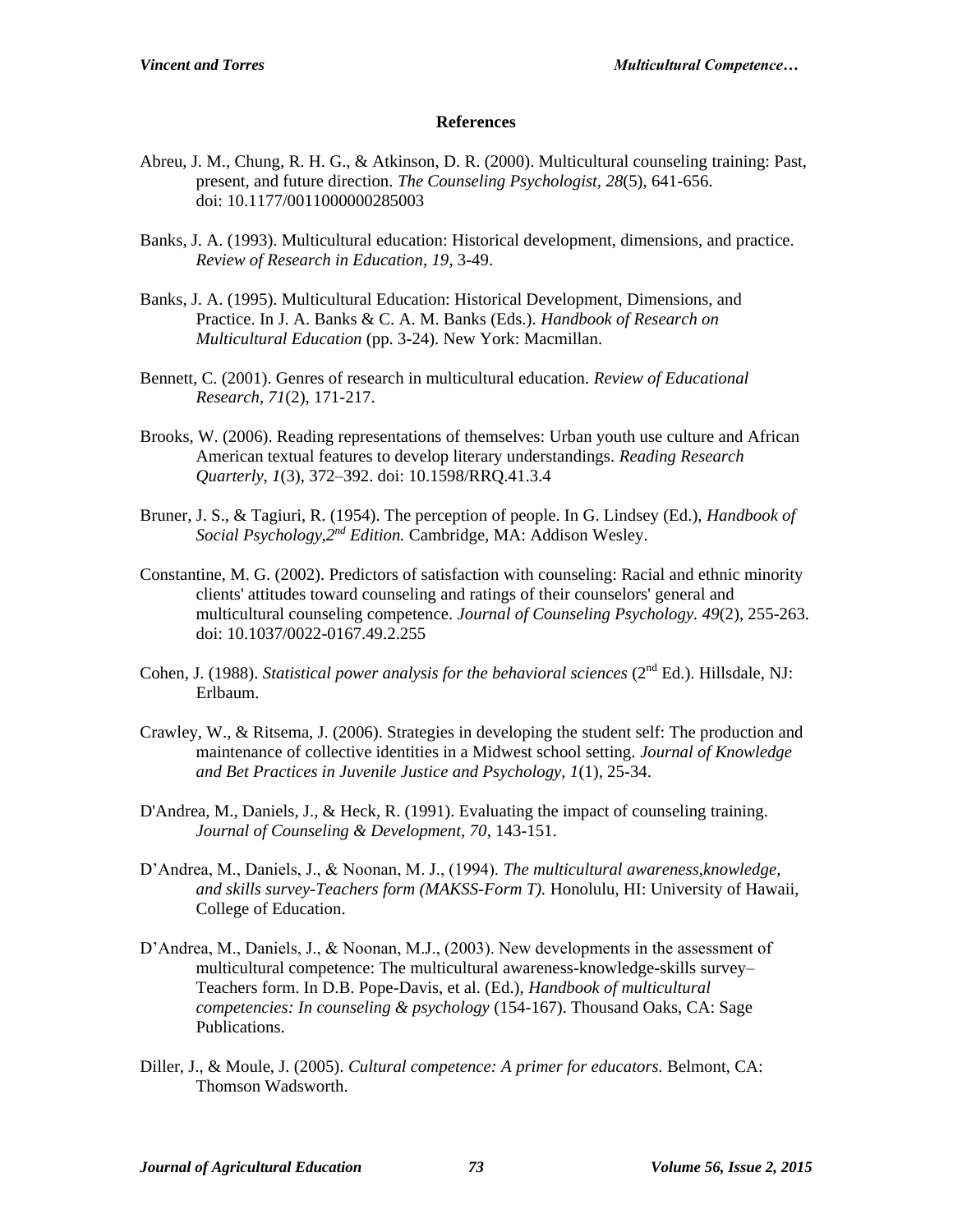- Dilworth, M. E. (1989). Recruitment: The good news and the bad news on the teaching profession. In A.M. Garibaldi (Ed.), *Teacher recruitment and retention: With a special focus on minority teachers* (8-11). Washington, DC: National Education Association.
- Duncan, G. J. (2008). When to promote, and when to avoid, a population perspective. *Demography, 45*(4), 763-784.
- Eckert, P. (1989). *Jocks and burnouts: Social categories and identity in the high school*. New York: Teacher College Press.
- Ford, B. A. (1992). Multicultural education training for special educators working with African American youth. *Exceptional Children, 59*(2), 107-114.
- Grant, P. R., & Holmes, J. G. (1981). The integration of Implicit Personality Theory schemas and stereotype images. *Social Psychology Quarterly, 44*(2). 107 – 115.
- Hamilton, D. L. (1979). A cognitive-attributional analysis of stereotyping. In L. Berkowitz (ed.), *Advances in Experimental Social Psychology*. New York: Academic- Press.
- Kantrovich, A. J. (2007). *A national study of the supply and demand for teachers of agricultural education from 2004-2006.* American Association for Agricultural Education.
- Kinney, D. A. (1993). From "nerds" to "normals": The recovery of identity among adolescents from middle school to high school. *Sociology of Education, 66*(1), 21-40.
- Kinney, D. A. (1999). From "headbangers" to "hippies": Delineating adolescents' active attempts to form an alternative peer culture. In J. A. McLellan & M. J. V. Pugh, (Eds.) *The Role of Peer Groups in Adolescent Social Identity: Exploring the Importance of Stability and Change*. (pp. 21–35). San Francisco, CA: Jossey-Bass.
- Luft, V. D. (1996). Extent to which cultural diversity is addressed in secondary agricultural education. *Journal of Agricultural Education. 37*(3), 67-75. doi: 10.5032/jae.1996.03067
- Milner, H.R., Flowers, L.A., Moore, E., Moore, J.L., & Flowers, T.A. (2003). Preservice teachers' awareness of multiculturalism and diversity. *The High School Journal, 87*(1), 63-70.
- Pallas, A., Natriello, G. & McDill, E. (1989). The changing nature of the disadvantaged population. *Educational Researcher*, *18* (5). 16-22.
- Perry, P. (2002). *Shades of White: White Kids and Racial Identities in High School*. Durham, NC: Duke University Press.
- Rocca, S. J. & Washburn, S. G. (2008). Preservice agriculture teachers' perceptions of career barriers and support. *Journal of Agricultural Education, 49*(2), 38-49. doi: 10.5032/jae.2008.02038
- Shavelson, R. J. (1996). *Statistical reasoning for the behavioral sciences, 3rdEdition.* Needham Heights, MA: Allyn & Bacon.